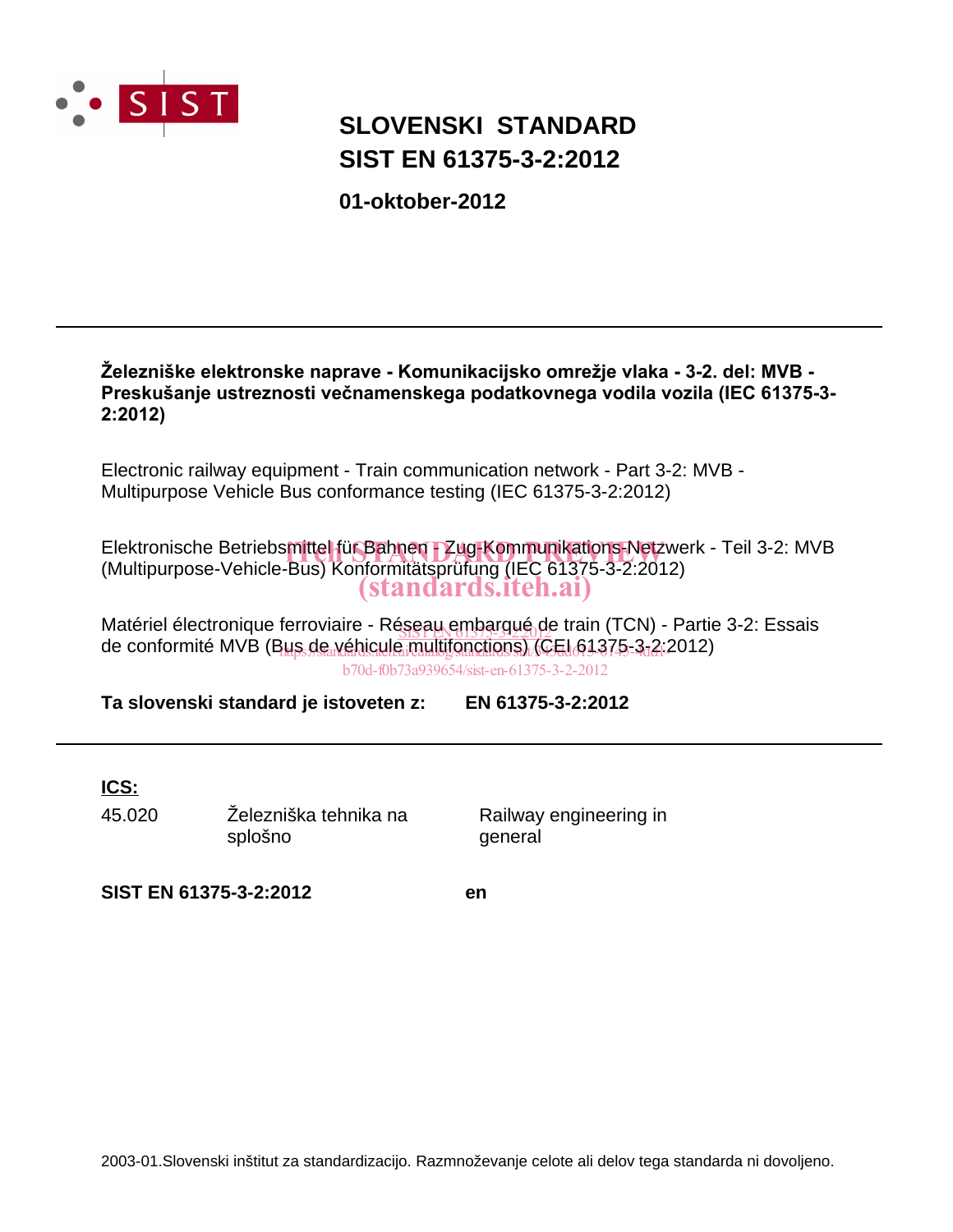# iTeh STANDARD PREVIEW (standards.iteh.ai)

SIST EN 61375-3-2:2012 https://standards.iteh.ai/catalog/standards/sist/343dd615-0145-4dd1 b70d-f0b73a939654/sist-en-61375-3-2-2012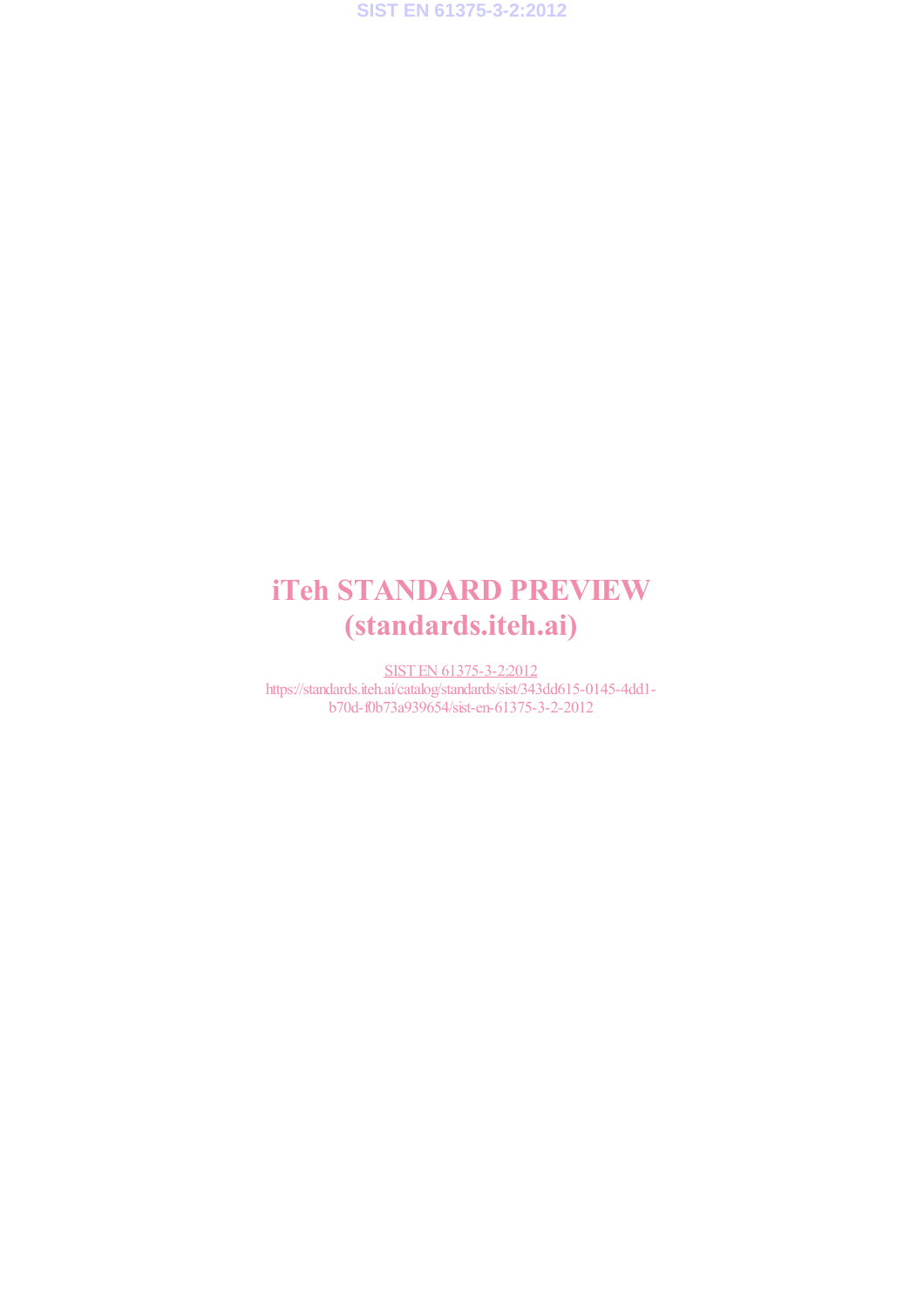#### **SIST EN 61375-3-2:2012**

# EUROPEAN STANDARD **EN 61375-3-2** NORME EUROPÉENNE EUROPÄISCHE NORM August 2012

ICS 45.060

English version

## **Electronic railway equipment - Train communication network (TCN) - Part 3-2: MVB (Multifunction Vehicle Bus) conformance testing**  (IEC 61375-3-2:2012)

Matériel électronique ferroviaire - Réseau embarqué de train (TCN) - Partie 3-2: Essais de conformité MVB (Bus de Véhicule Multifonctions) (CEI 61375-3-2:2012)

 Elektronische Betriebsmittel für Bahnen - Zug-Kommunikations-Netzwerk - Teil 3-2: MVB (Multipurpose-Vehicle-Bus) Konformitätsprüfung (IEC 61375-3-2:2012)

# iTeh STANDARD PREVIEW (standards.iteh.ai)

This European Standard was approved by CENELEC on 2012-07-26. CENELEC members are bound to comply with the CEN/CENELEC Internal Regulations which stipulate the conditions for giving this European Standard the status of a national standard without any latteration ds/sist/343dd615-0145-4dd1b70d-f0b73a939654/sist-en-61375-3-2-2012

Up-to-date lists and bibliographical references concerning such national standards may be obtained on application to the CEN-CENELEC Management Centre or to any CENELEC member.

This European Standard exists in three official versions (English, French, German). A version in any other language made by translation under the responsibility of a CENELEC member into its own language and notified to the CEN-CENELEC Management Centre has the same status as the official versions.

CENELEC members are the national electrotechnical committees of Austria, Belgium, Bulgaria, Croatia, Cyprus, the Czech Republic, Denmark, Estonia, Finland, Former Yugoslav Republic of Macedonia, France, Germany, Greece, Hungary, Iceland, Ireland, Italy, Latvia, Lithuania, Luxembourg, Malta, the Netherlands, Norway, Poland, Portugal, Romania, Slovakia, Slovenia, Spain, Sweden, Switzerland, Turkey and the United Kingdom.

# **CENELEC**

European Committee for Electrotechnical Standardization Comité Européen de Normalisation Electrotechnique Europäisches Komitee für Elektrotechnische Normung

#### **Management Centre: Avenue Marnix 17, B - 1000 Brussels**

© 2012 CENELEC - All rights of exploitation in any form and by any means reserved worldwide for CENELEC members.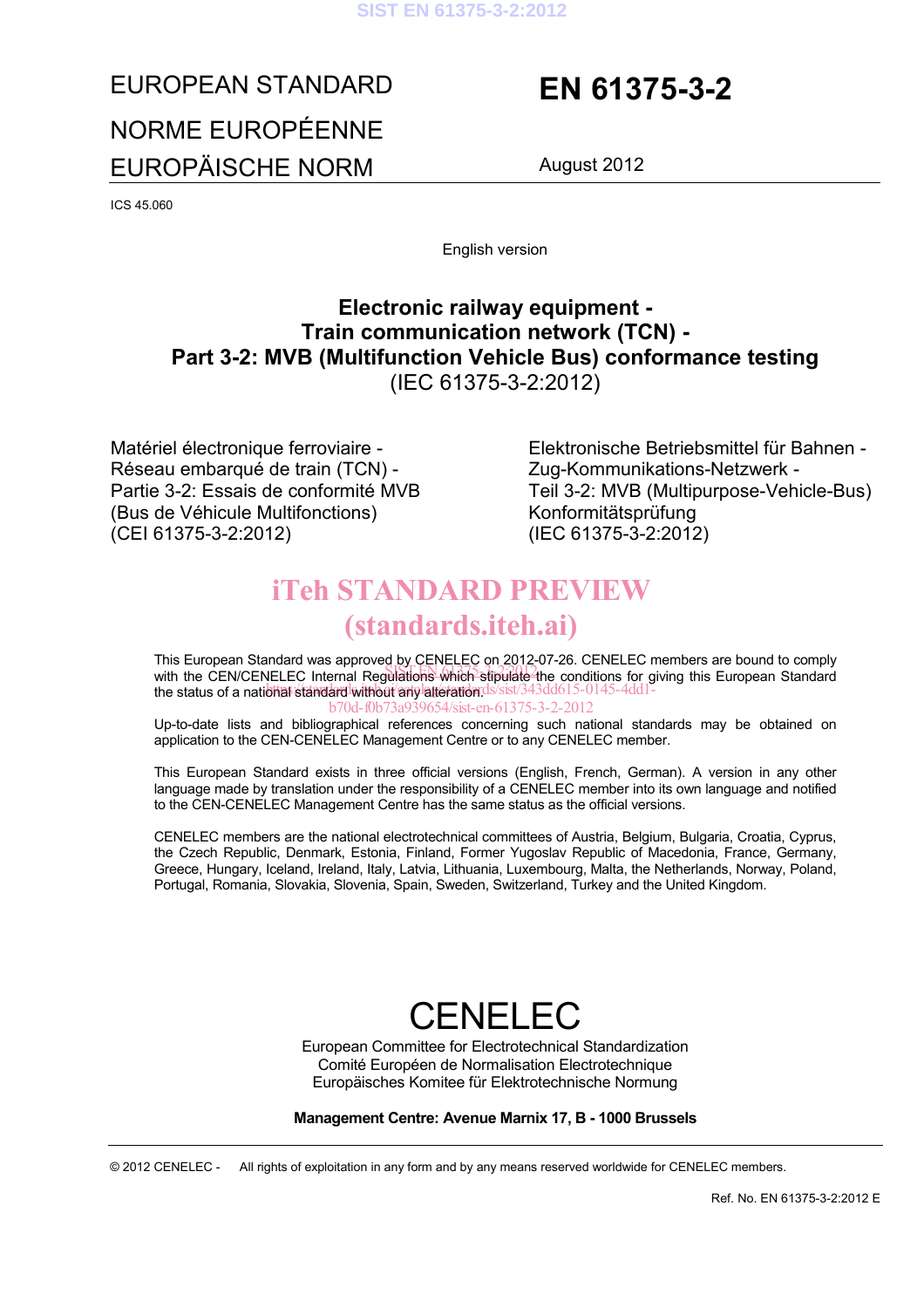#### **Foreword**

The text of document 9/1645/FDIS, future edition 1 of IEC 61375-3-2, prepared by IEC/TC 9 "Electrical equipment and systems for railways" was submitted to the IEC-CENELEC parallel vote and approved by CENELEC as EN 61375-3-2:2012.

The following dates are fixed:

document have to be withdrawn

| $\bullet$ | latest date by which the document has                               | (dop) | 2013-04-26 |
|-----------|---------------------------------------------------------------------|-------|------------|
|           | to be implemented at national level by                              |       |            |
|           | publication of an identical national                                |       |            |
|           | standard or by endorsement                                          |       |            |
| $\bullet$ | latest date by which the national<br>standards conflicting with the | (dow) | 2015-07-26 |

Attention is drawn to the possibility that some of the elements of this document may be the subject of patent rights. CENELEC [and/or CEN] shall not be held responsible for identifying any or all such patent rights.

This document has been prepared under a mandate given to CENELEC by the European Commission and the European Free Trade Association, and supports essential requirements of EU Directive(s).

For the relationship with EU Directive(s) see informative Annex ZZ, which is an integral part of this and the relationship with EU Directive(s) see informative Annex ZZ, which is an integral part of this document. (standards.iteh.ai)

#### **Endorsement notice**  SIST EN 61375-3-2:2012 https://standards.iteh.ai/catalog/standards/sist/343dd615-0145-4dd1-

b70d-f0b73a939654/sist-en-61375-3-2-2012<br>The text of the International Standard IEC 61375-3-2:2012 was approved by CENELEC as a European Standard without any modification.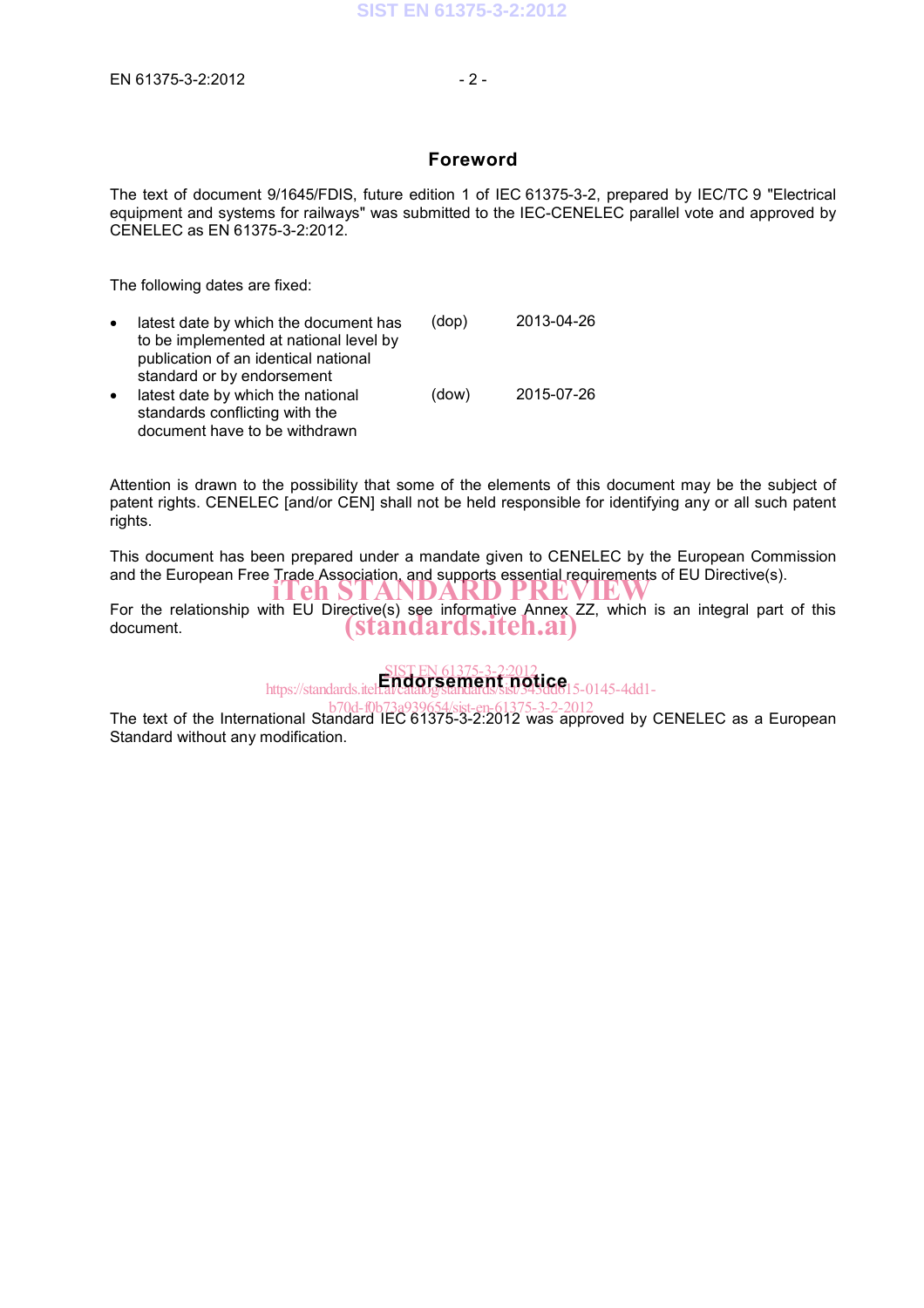## **Annex ZA**

#### (normative)

#### **Normative references to international publications with their corresponding European publications**

The following documents, in whole or in part, are normatively referenced in this document and are indispensable for its application. For dated references, only the edition cited applies. For undated references, the latest edition of the referenced document (including any amendments) applies.

NOTE When an international publication has been modified by common modifications, indicated by (mod), the relevant EN/HD applies.

| Publication                 | Year                 | <b>Title</b>                                                                                                                                                                 | EN/HD        | Year |
|-----------------------------|----------------------|------------------------------------------------------------------------------------------------------------------------------------------------------------------------------|--------------|------|
| IEC 60063<br>+ A1<br>$+ A2$ | 1963<br>1967<br>1977 | Preferred number series for resistors and<br>capacitors                                                                                                                      |              |      |
| IEC 60571                   |                      | Electronic equipment used on rail vehicles                                                                                                                                   |              |      |
| <b>IEC 60807</b>            | <b>Series</b>        | Rectangular connectors for frequencies below -<br>3 MHz                                                                                                                      |              |      |
| IEC 61375-2-1               |                      | Electronic railway equipment - Train<br>communication network (TCN) -<br>Part 2-1: Wire Train Bus (WTB)                                                                      | EN 61375-2-1 |      |
| IEC 61375-2-2               |                      | o Electronic railway equipment DTrain<br>communication network (TCN) -<br>Part 2-21 Wire Train Bus conformance testing                                                       | EN 61375-2-2 |      |
| IEC 61375-3-1               | https://s            | Electronic railway equipment - Train<br>communication network (TCN)<br>Part 3-1: Multifunction Vehicle Bus (MVB)<br>andards.nel.avcalatog/standards/sist 34380013-0145-4dd1- | EN 61375-3-1 |      |
| <b>ISO/IEC 8482</b>         | 1993                 | Information technology-en-elecommunications -<br>and information exchange between systems -<br>Twisted pair multipoint interconnections                                      |              |      |
| <b>ISO/IEC 9646-1</b>       | 1994                 | Information technology - Open Systems<br>Interconnection - Conformance testing<br>methodology and framework -<br>Part 1: General concepts                                    |              |      |
| <b>ISO/IEC 9646-7</b>       | 1995                 | Information technology - Open Systems<br>Interconnection - Conformance testing<br>methodology and framework -<br>Part 7: Implementation Conformance<br><b>Statements</b>     |              |      |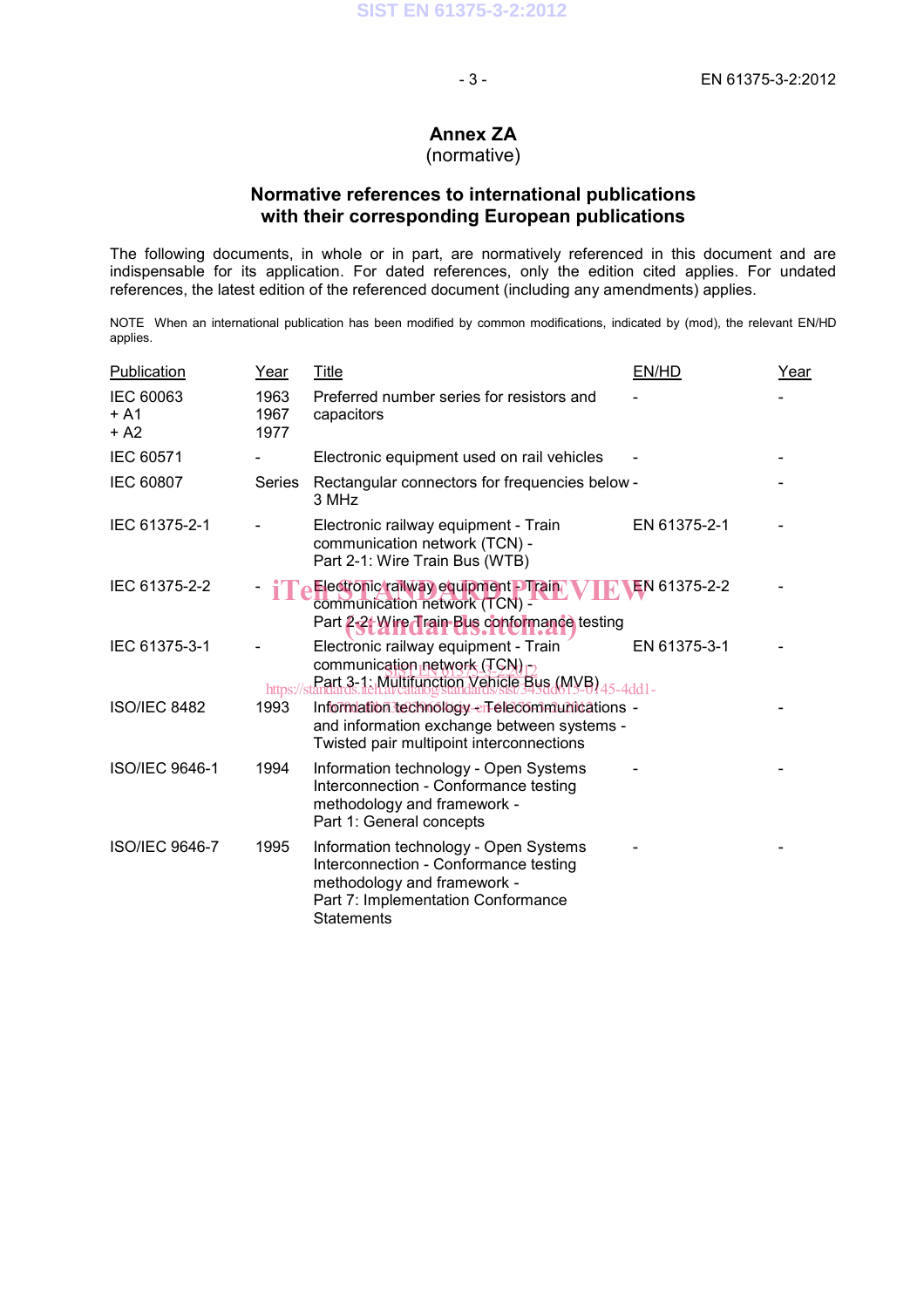### **Annex ZZ**

#### (informative)

#### **Coverage of Essential Requirements of EU Directives**

This European Standard has been prepared under a mandate given to CENELEC by the European Commission and the European Free Trade Association and within its scope the standard covers all relevant essential requirements as given in Annex III of the EU Directive 2008/57/EC.

Compliance with this standard provides one means of conformity with the specified essential requirements of the Directive concerned.

WARNING: Other requirements and other EU Directives may be applicable to the products falling within the scope of this standard.

# iTeh STANDARD PREVIEW (standards.iteh.ai)

SIST EN 61375-3-2:2012 https://standards.iteh.ai/catalog/standards/sist/343dd615-0145-4dd1 b70d-f0b73a939654/sist-en-61375-3-2-2012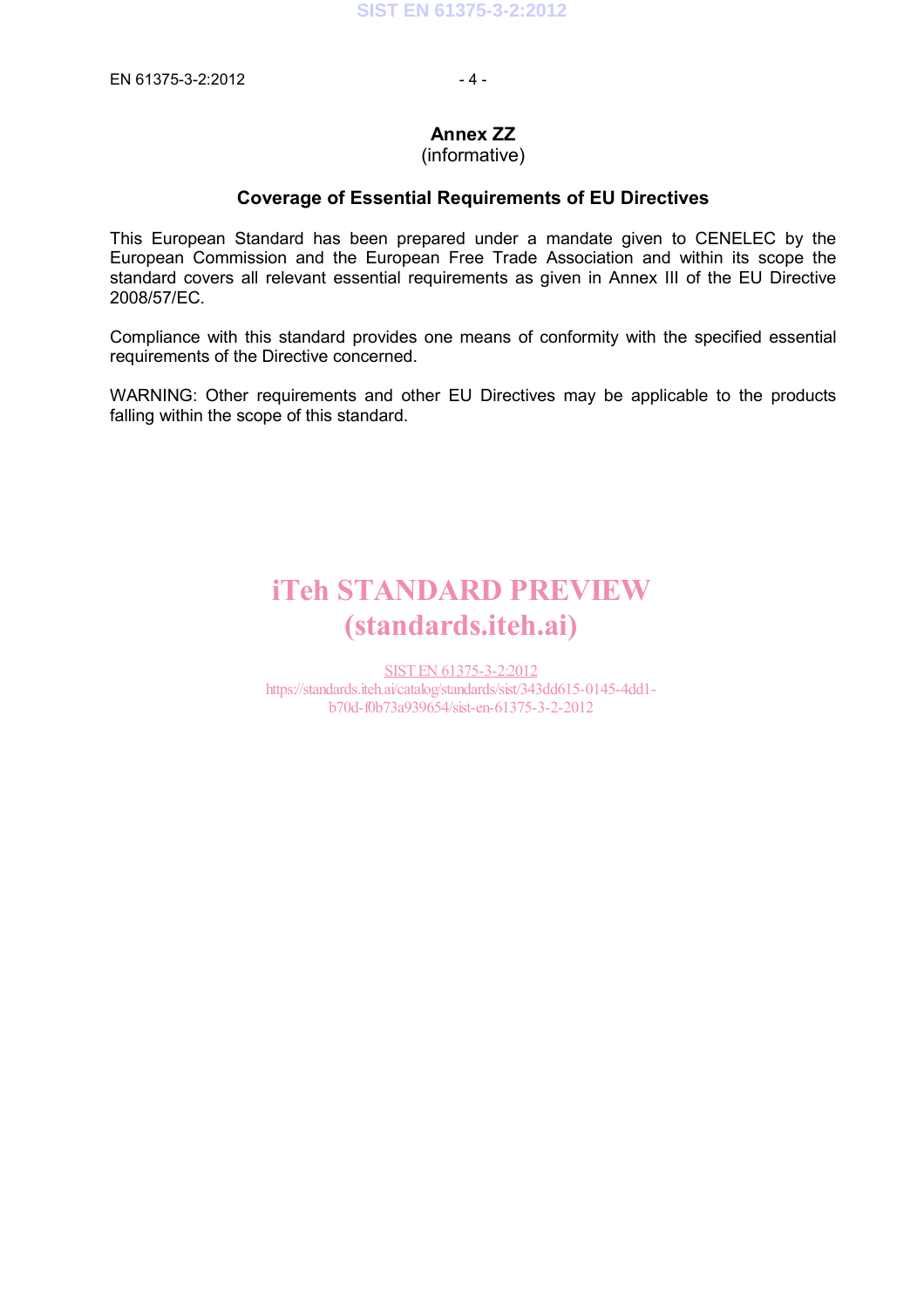



Edition 1.0 2012-06

# **INTERNATIONAL STANDARD**

# **NORME INTERNATIONALE**



Electronic railway equipment **4 Train communication network** (TCN) – **Part 3-2: MVB (Multifunction Vehicle Bus) conformance testing** (standards.iteh.ai)

**Matériel électronique ferroviaire – Réseau embarqué de train (TCN) –**  SIST EN 61375-3-2:2012 Partie 3-2: Essais<u>』de conformité MVB (Bus de Véhicule</u> Mu<u>lti</u>fonctions) b70d-f0b73a939654/sist-en-61375-3-2-2012

INTERNATIONAL **ELECTROTECHNICAL COMMISSION** 

**COMMISSION** ELECTROTECHNIQUE



ICS 45.060

ISBN 978-2-88912-071-0

**Warning! Make sure that you obtained this publication from an authorized distributor. Attention! Veuillez vous assurer que vous avez obtenu cette publication via un distributeur agréé.**

® Registered trademark of the International Electrotechnical Commission Marque déposée de la Commission Electrotechnique Internationale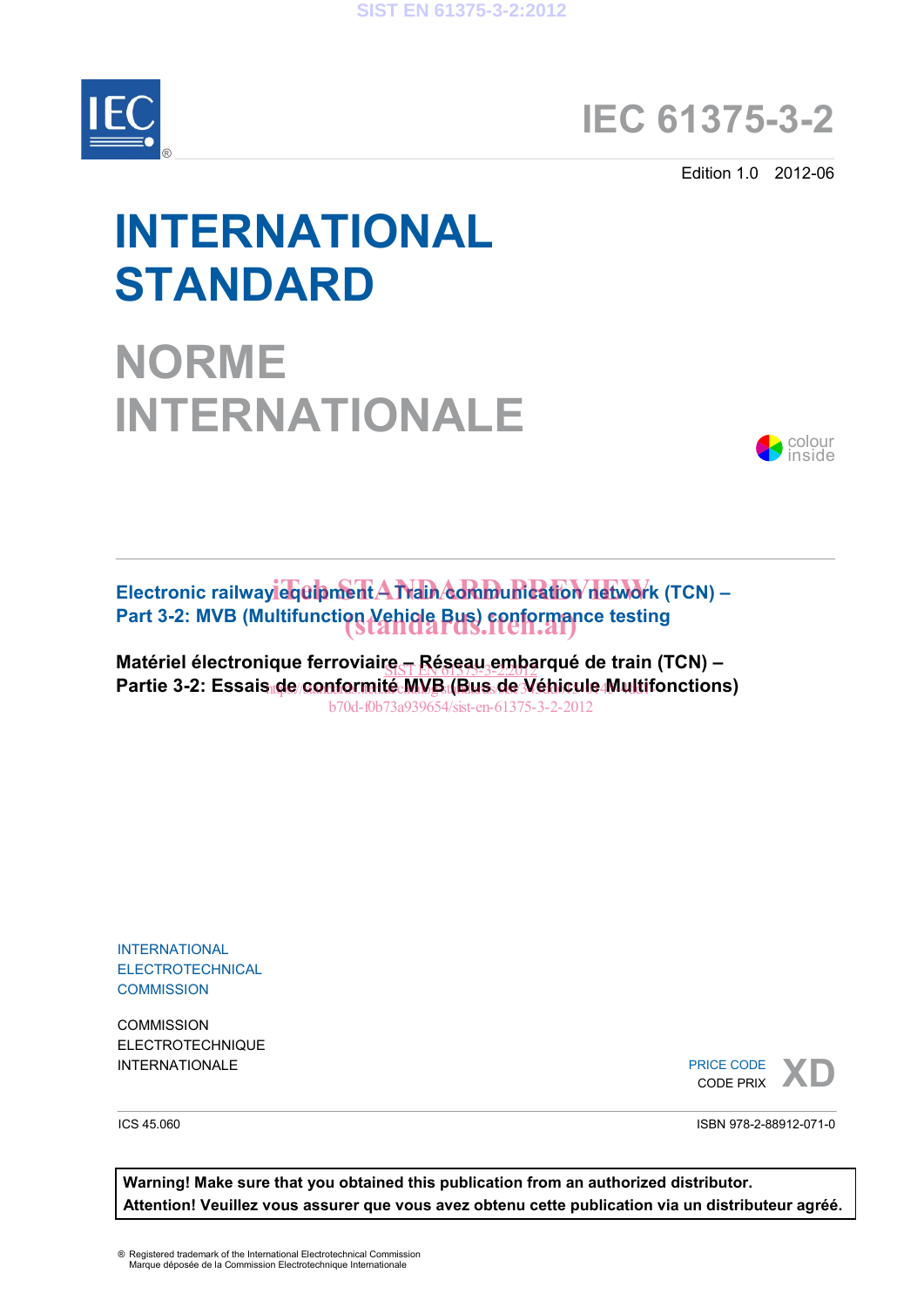## **CONTENTS**

| 1 |     |                |                                                                                                                         |  |  |
|---|-----|----------------|-------------------------------------------------------------------------------------------------------------------------|--|--|
| 2 |     |                |                                                                                                                         |  |  |
| 3 |     |                |                                                                                                                         |  |  |
| 4 |     |                |                                                                                                                         |  |  |
|   | 4.1 |                |                                                                                                                         |  |  |
|   |     | 4.1.1          |                                                                                                                         |  |  |
|   |     | 4.1.2          |                                                                                                                         |  |  |
|   | 4.2 |                |                                                                                                                         |  |  |
|   |     | 4.2.1          |                                                                                                                         |  |  |
|   |     | 4.2.2          |                                                                                                                         |  |  |
|   |     | 4.2.3          |                                                                                                                         |  |  |
|   |     | 4.2.4          |                                                                                                                         |  |  |
|   |     | 4.2.5          |                                                                                                                         |  |  |
|   |     | 4.2.6          |                                                                                                                         |  |  |
|   |     | 4.2.7          |                                                                                                                         |  |  |
|   |     | 4.2.8          |                                                                                                                         |  |  |
|   | 4.3 |                |                                                                                                                         |  |  |
|   |     | 4.3.1          |                                                                                                                         |  |  |
|   |     | 4.3.2          |                                                                                                                         |  |  |
| 5 |     |                | Conformance test tot an MVB device talog standards/sist/343dd615-0145-4dd1-<br>b70d-f0b73a939654/sist-en-61375-3-2-2012 |  |  |
|   | 5.1 |                |                                                                                                                         |  |  |
|   |     | 5.1.1          |                                                                                                                         |  |  |
|   |     | 5.1.2          |                                                                                                                         |  |  |
|   | 5.2 |                |                                                                                                                         |  |  |
|   |     | 5.2.1          |                                                                                                                         |  |  |
|   |     | 5.2.2          |                                                                                                                         |  |  |
|   |     | 5.2.3          |                                                                                                                         |  |  |
|   |     | 5.2.4          |                                                                                                                         |  |  |
|   |     | 5.2.5<br>5.2.6 |                                                                                                                         |  |  |
|   |     | 5.2.7          |                                                                                                                         |  |  |
|   |     | 5.2.8          |                                                                                                                         |  |  |
|   |     | 5.2.9          |                                                                                                                         |  |  |
| 6 |     |                |                                                                                                                         |  |  |
|   | 6.1 |                |                                                                                                                         |  |  |
|   | 6.2 |                |                                                                                                                         |  |  |
|   | 6.3 |                |                                                                                                                         |  |  |
|   |     | 6.3.1          |                                                                                                                         |  |  |
|   |     | 6.3.2          |                                                                                                                         |  |  |
|   |     | 6.3.3          |                                                                                                                         |  |  |
|   |     | 6.3.4          |                                                                                                                         |  |  |
|   |     | 6.3.5          |                                                                                                                         |  |  |
|   |     | 6.3.6          |                                                                                                                         |  |  |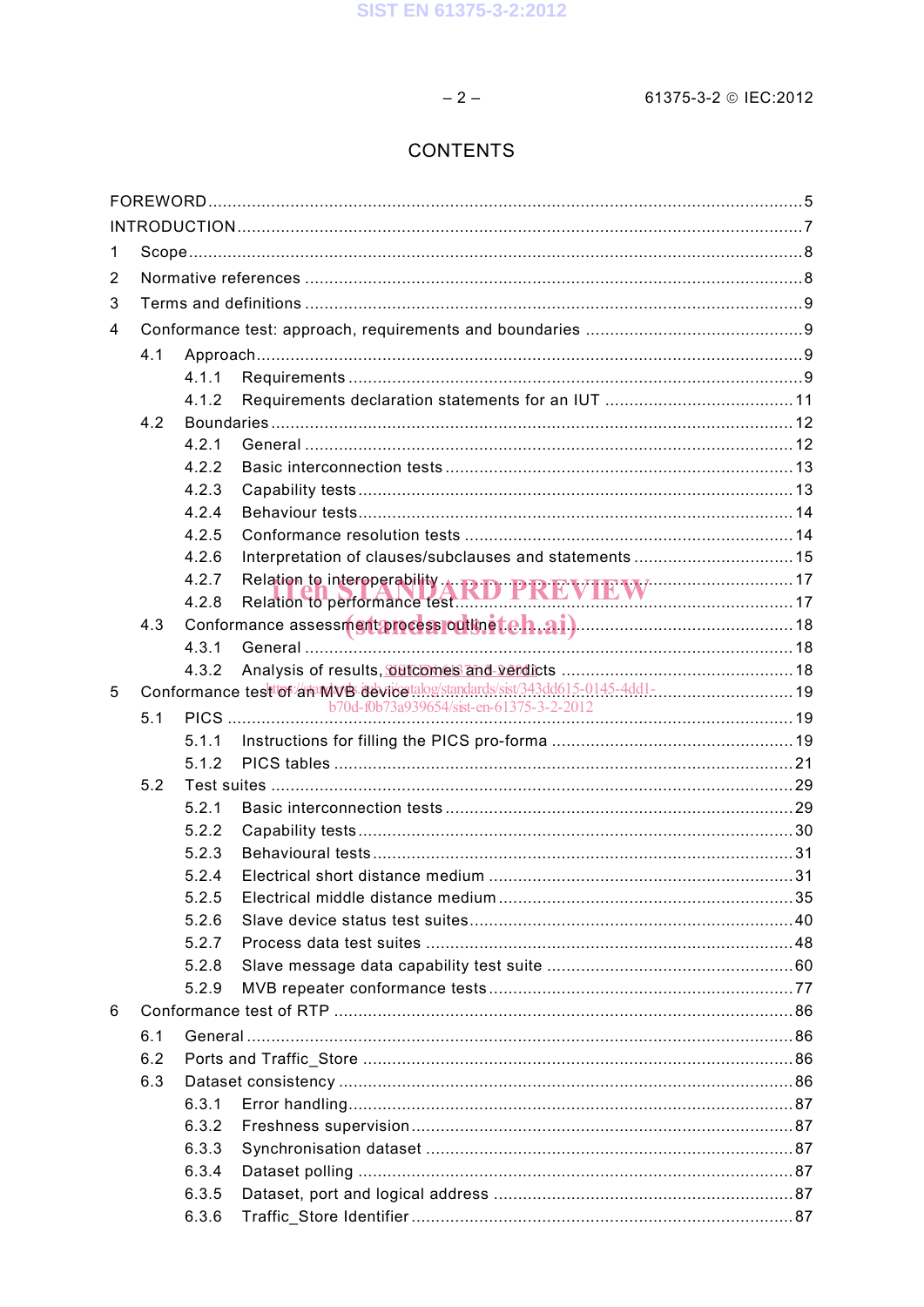| 6.4                                                                                                                               |  |
|-----------------------------------------------------------------------------------------------------------------------------------|--|
| 6.5                                                                                                                               |  |
| 6.6<br>7                                                                                                                          |  |
|                                                                                                                                   |  |
|                                                                                                                                   |  |
|                                                                                                                                   |  |
|                                                                                                                                   |  |
|                                                                                                                                   |  |
|                                                                                                                                   |  |
|                                                                                                                                   |  |
|                                                                                                                                   |  |
|                                                                                                                                   |  |
|                                                                                                                                   |  |
|                                                                                                                                   |  |
|                                                                                                                                   |  |
|                                                                                                                                   |  |
|                                                                                                                                   |  |
|                                                                                                                                   |  |
|                                                                                                                                   |  |
|                                                                                                                                   |  |
|                                                                                                                                   |  |
| Figure 15 - Caller timebulstandards itch aikatalog/standards/sist/343dd615-0145-4dd1-<br>570d-f0b73a939654/sist-en-61375-3-2-2012 |  |
|                                                                                                                                   |  |
|                                                                                                                                   |  |
|                                                                                                                                   |  |
|                                                                                                                                   |  |
|                                                                                                                                   |  |
|                                                                                                                                   |  |
|                                                                                                                                   |  |
|                                                                                                                                   |  |
|                                                                                                                                   |  |
|                                                                                                                                   |  |
|                                                                                                                                   |  |
|                                                                                                                                   |  |
|                                                                                                                                   |  |
|                                                                                                                                   |  |
|                                                                                                                                   |  |
|                                                                                                                                   |  |
|                                                                                                                                   |  |
|                                                                                                                                   |  |
|                                                                                                                                   |  |
|                                                                                                                                   |  |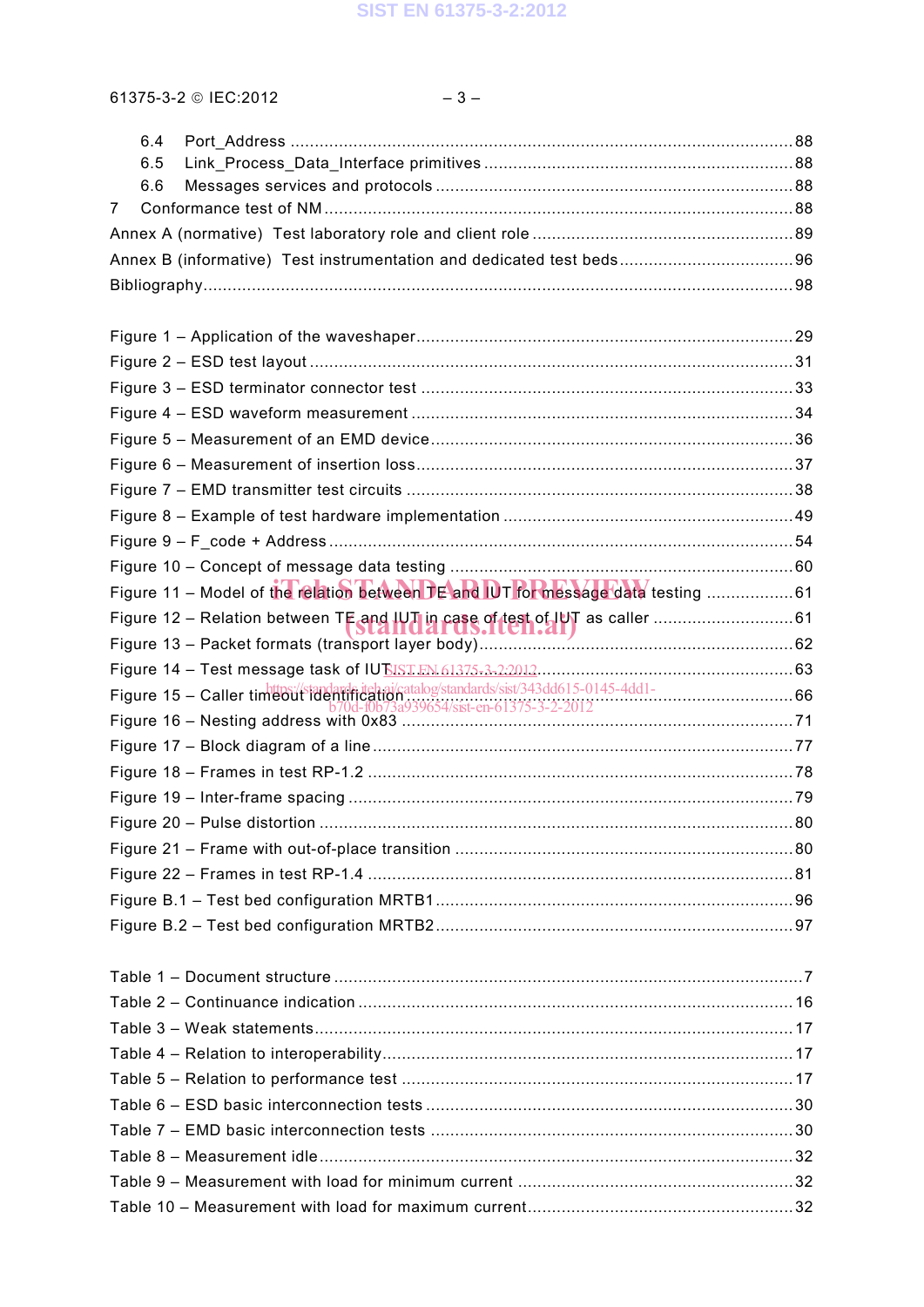#### $-4 -$  61375-3-2 © IEC:2012

# iTeh STANDARD PREVIEW (standards.iteh.ai)

SIST EN 61375-3-2:2012 https://standards.iteh.ai/catalog/standards/sist/343dd615-0145-4dd1 b70d-f0b73a939654/sist-en-61375-3-2-2012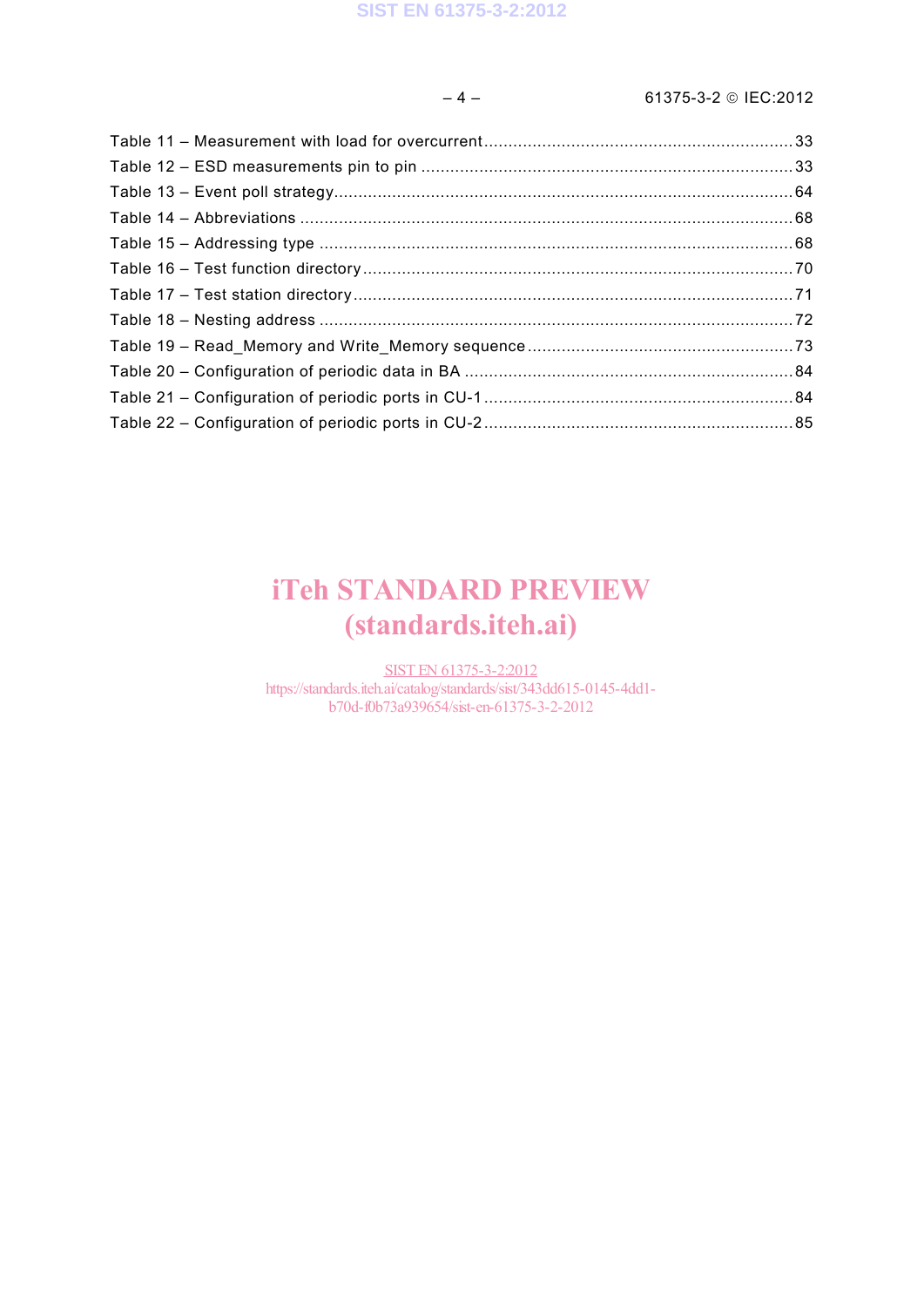#### INTERNATIONAL ELECTROTECHNICAL COMMISSION \_\_\_\_\_\_\_\_\_\_\_\_

#### **ELECTRONIC RAILWAY EQUIPMENT – TRAIN COMMUNICATION NETWORK (TCN) –**

#### **Part 3-2: MVB (Multifunction Vehicle Bus) conformance testing**

#### FOREWORD

- 1) The International Electrotechnical Commission (IEC) is a worldwide organization for standardization comprising all national electrotechnical committees (IEC National Committees). The object of IEC is to promote international co-operation on all questions concerning standardization in the electrical and electronic fields. To this end and in addition to other activities, IEC publishes International Standards, Technical Specifications, Technical Reports, Publicly Available Specifications (PAS) and Guides (hereafter referred to as "IEC Publication(s)"). Their preparation is entrusted to technical committees; any IEC National Committee interested in the subject dealt with may participate in this preparatory work. International, governmental and nongovernmental organizations liaising with the IEC also participate in this preparation. IEC collaborates closely with the International Organization for Standardization (ISO) in accordance with conditions determined by agreement between the two organizations.
- 2) The formal decisions or agreements of IEC on technical matters express, as nearly as possible, an international consensus of opinion on the relevant subjects since each technical committee has representation from all interested IEC National Committees.
- 3) IEC Publications have the form of recommendations for international use and are accepted by IEC National Committees in that sense. While all reasonable efforts are made to ensure that the technical content of IEC Committees in that sense. While all reasonable efforts are made to ensure that the technical content of IEC<br>Publications is accurate, IEC cannot be held responsible for the way in which they are used or for any misinterpretation by any end user.
- misinterpretation by any end user.<br>4) In order to promote international uniformity, IEC National Committees undertake to apply IEC Publications transparently to the maximum extent possible in their national and regional publications. Any divergence between any IEC Publication and the corresponding national or regional publication shall be clearly indicated in<br>the latter the latter.
- 5) IEC itself does not provide any attestation of conformity. Independent certification bodies provide conformity assessment services and, in some areas, access to IEC marks of conformity. IEC is not responsible for any services carried out by independent certification bodies. https://standards.iteh.ai/catalog/standards/sist/343dd615-0145-4dd1 allesianon of conformity. Independent cen-<br>b/d-f0as-3822685-699FC-marks-of-conform
- 6) All users should ensure that they have the latest edition of this publication.
- 7) No liability shall attach to IEC or its directors, employees, servants or agents including individual experts and members of its technical committees and IEC National Committees for any personal injury, property damage or other damage of any nature whatsoever, whether direct or indirect, or for costs (including legal fees) and expenses arising out of the publication, use of, or reliance upon, this IEC Publication or any other IEC Publications.
- 8) Attention is drawn to the Normative references cited in this publication. Use of the referenced publications is indispensable for the correct application of this publication.
- 9) Attention is drawn to the possibility that some of the elements of this IEC Publication may be the subject of patent rights. IEC shall not be held responsible for identifying any or all such patent rights.

International Standard IEC 61375-3-2 has been prepared by IEC Technical Committee 9: Electrical equipment and systems for railways.

This first edition cancels the clauses of the IEC 61375-2 first edition published in 2007 relevant to the specification of MVB conformance testing and constitutes a technical revision.

It was prepared taking into account the IEC 61375-3-1 first edition.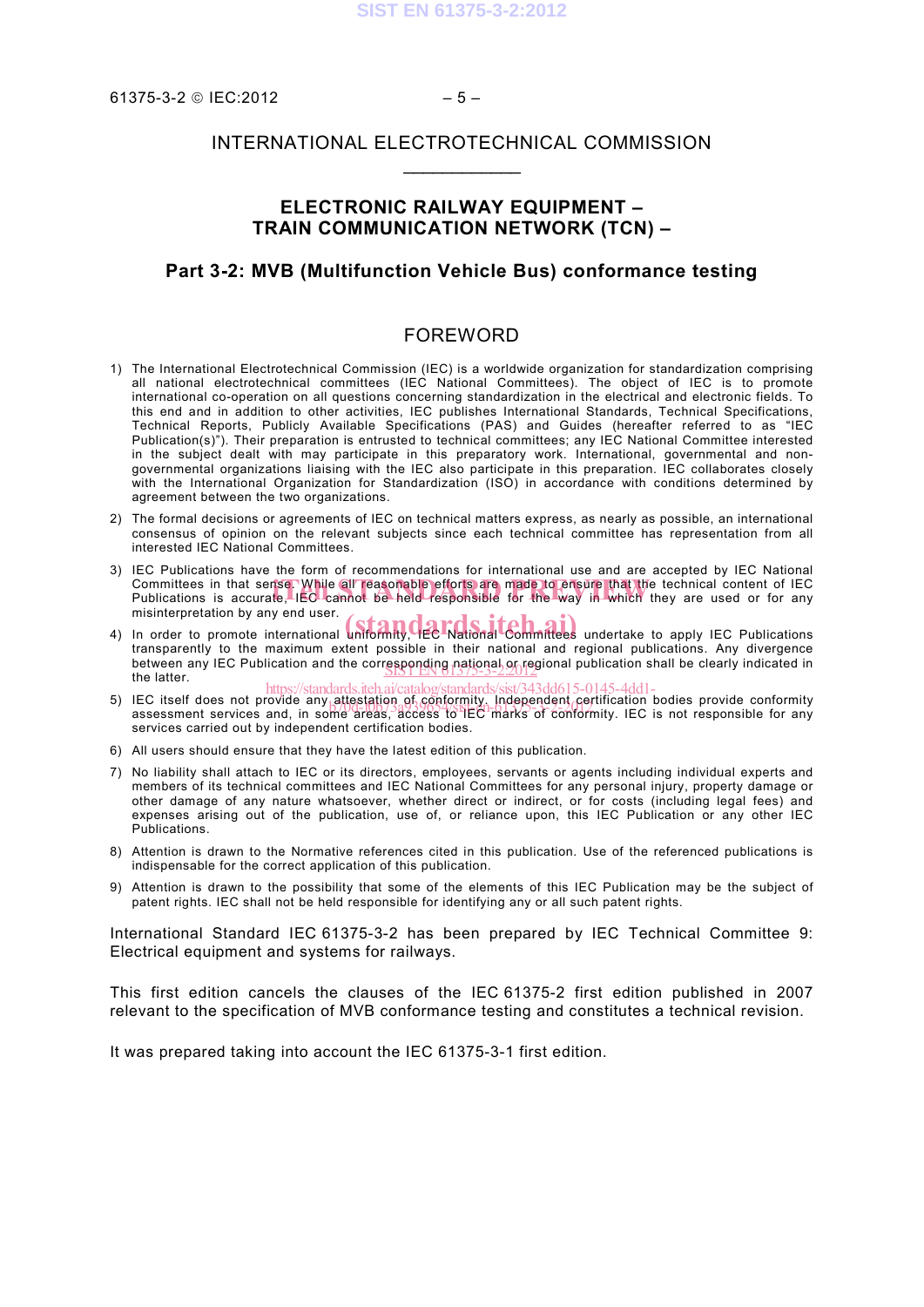The text of this standard is based on the following documents:

| <b>FDIS</b> | Report on voting |
|-------------|------------------|
| 9/1645/FDIS | 9/1669/RVD       |

Full information on the voting for the approval of this standard can be found in the report on voting indicated in the above table.

This publication has been drafted in accordance with the ISO/IEC Directives, Part 2.

A list of all parts of IEC 61375 series, under the general title *Electronic railway equipment – Train communication network (TCN)*, can be found on the IEC website.

The committee has decided that the contents of this publication will remain unchanged until the stability date indicated on the IEC web site under "http://webstore.iec.ch" in the data related to the specific publication. At this date, the publication will be

- reconfirmed.
- withdrawn,
- replaced by a revised edition, or
- amended.

## iTeh STANDARD PREVIEW

**IMPORTANT – The 'colour inside and at the cover page** of this publication indicates **that it contains colours which are considered to be useful for the correct**  understanding of its contents. U<u>sers $_{\rm E}$ should theref</u>ore print this document using a **colour printer.** https://standards.iteh.ai/catalog/standards/sist/343dd615-0145-4dd1-

b70d-f0b73a939654/sist-en-61375-3-2-2012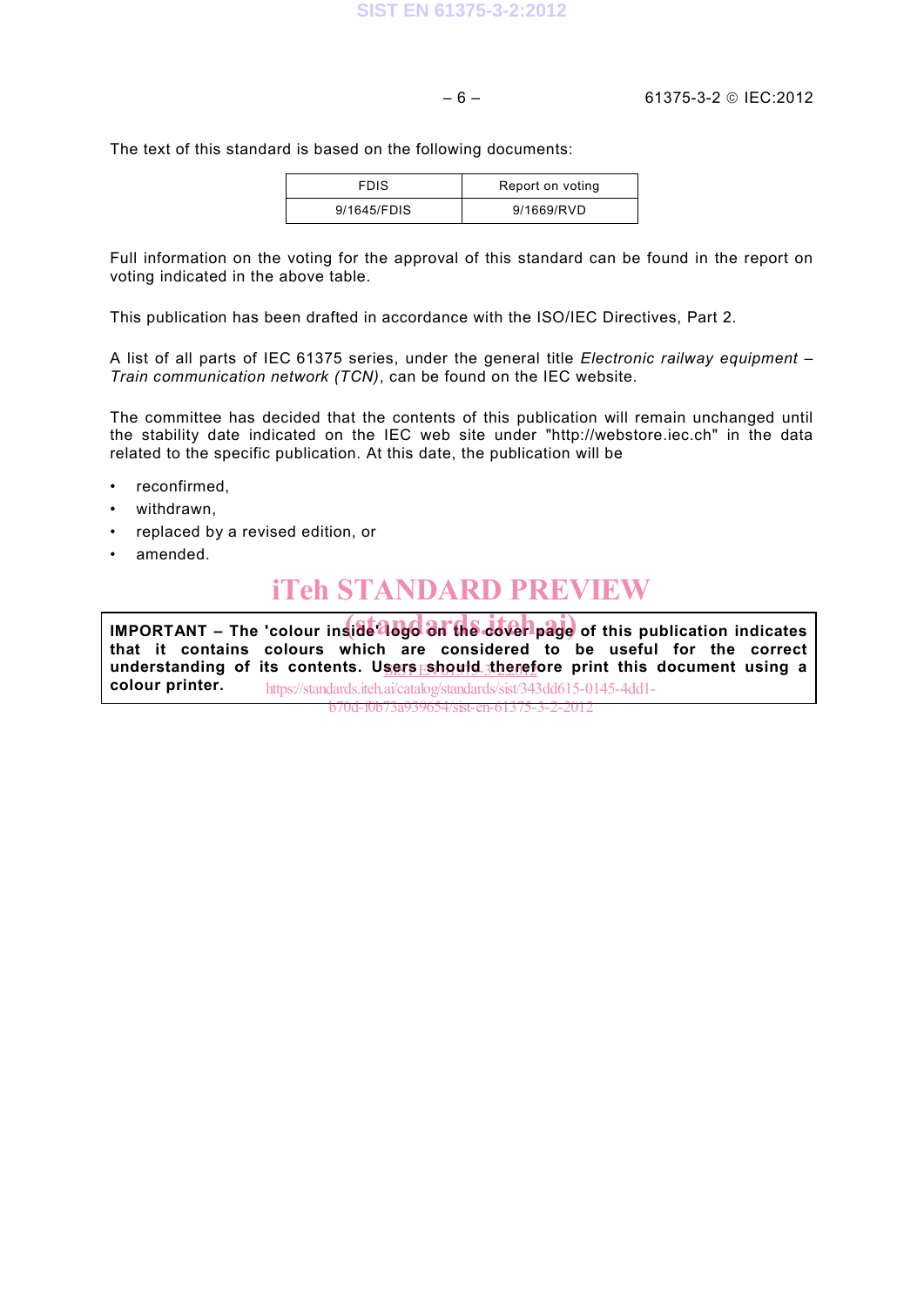#### INTRODUCTION

TCN is an International Standard with the aim of defining interfaces so as to achieve plug-in compatibility:

a) between equipment located in different vehicles, and

b) between equipment and devices located within the same vehicle.

One of the key success factors for the deployment of any technology is standardisation and ensuring interoperability among various implementations. To facilitate interoperability a conformance test should be implemented.

In this part of IEC 61375, the conformace testing of the MVB defined in IEC 61375-3-1 is specified.

This standard is structured into 5 clauses and 2 annexes.

The clauses and annexes are listed and briefly described in Table 1.

#### **Table 1 – Document structure**

|                                                           | <b>Clause</b>                                              | <b>Description</b>                                                                                                                               |
|-----------------------------------------------------------|------------------------------------------------------------|--------------------------------------------------------------------------------------------------------------------------------------------------|
| 1                                                         | Scope<br>i Feh                                             | This clause describes the scope of this standard and.                                                                                            |
| 2.                                                        | Normative references                                       | This clause contains a list of referred norms.                                                                                                   |
| 3                                                         | Terms and definitions                                      | This clause introduces basic terms and abbreviations not<br>reported in IEC 61375-3-1.                                                           |
| 4                                                         | Conformance test: approach,<br>requirements and boundaries | this clause is an overview of the methods of TCN<br>implementation verification that are available to the<br>developer and regulatory personnel. |
|                                                           |                                                            | Supplies information concerning the ICS and IXITpPro-<br>$forma(s)$ .                                                                            |
| 5                                                         | Conformance test of an MVB<br>device                       | This clause covers all tests on MVB devices that are<br>grouped by classes, from Class 0 up to Class 4. The main<br>contents are:                |
|                                                           |                                                            | the MVB PICS and PIXIT;                                                                                                                          |
|                                                           |                                                            | the MVB test suites;                                                                                                                             |
|                                                           |                                                            | the MVB test procedures.                                                                                                                         |
| 6                                                         | Conformance test of RTP                                    | This clause covers the conformance tests of real time<br>protocols.                                                                              |
| $\overline{7}$                                            | Conformance test of NM                                     | This clause covers network management services' testing.                                                                                         |
|                                                           | Annex A – Test laboratory role and<br>client role          | This annex is normative.                                                                                                                         |
| Annex B – Test instrumentation and<br>dedicated test beds |                                                            | This annex is informative.                                                                                                                       |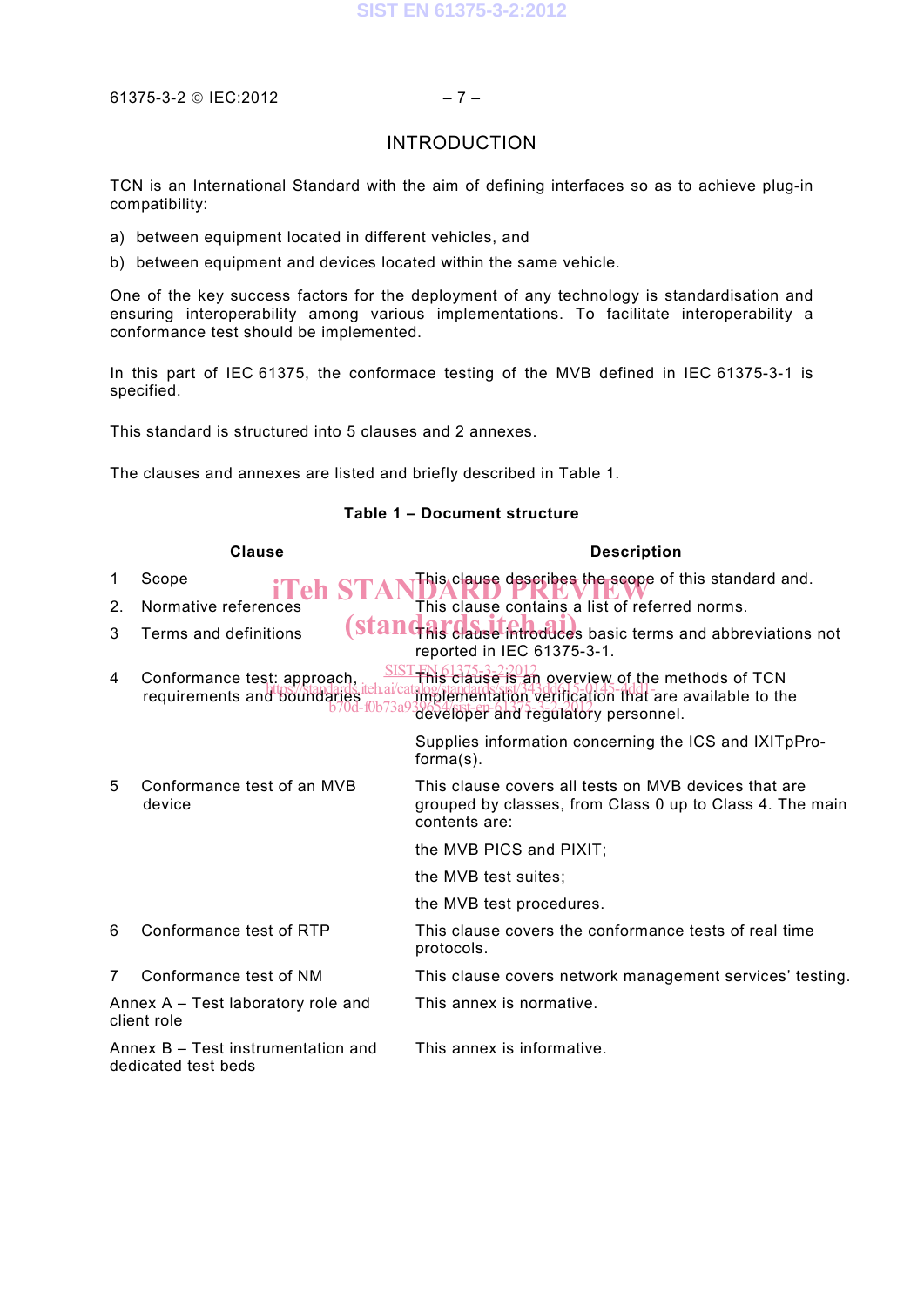#### **ELECTRONIC RAILWAY EQUIPMENT – TRAIN COMMUNICATION NETWORK (TCN) –**

#### **Part 3-2: MVB (Multifunction Vehicle Bus) conformance testing**

#### **1 Scope**

This part of IEC 61375 applies to all equipment and devices implemented according to IEC 61375-3-1, i.e. it covers the procedures to be applied to such equipment and devices when the conformance should be proven.

The applicability of this standard to a TCN implementation allows for individual conformance checking of the implementation itself and is a pre-requisite for further interoperability checking between different TCN implementations.

NOTE 1 An example of TCN implementation is given in UIC 556.

#### **2 Normative references**

The following documents, in whole or in part, are normatively referenced in this document and<br>are indispensable for its application. For dated references, only the edition cited applies. For are indispensable for its application. For dated references, only the edition cited applies. For undated references, the latest edition of the referenced document (including any<br>amendments) applies. amendments) applies.

IEC 60063: 1963, *Preferred number series for resistors and capacitors*  SIST EN 61375-3-2:2012 Amendment 1:1967 Amendment 2:1977 https://standards.iteh.ai/catalog/standards/sist/343dd615-0145-4dd1 b70d-f0b73a939654/sist-en-61375-3-2-2012

IEC 60571: *Electronic equipment used on rail vehicles*

IEC 60807 (all parts), *Rectangular connectors for frequencies below 3 MHz*

IEC 61375-2-1: *Electronic railway equipment – Train Communication Network (TCN) – Part 2-1: Wire Train Bus (WTB)*

IEC 61375-2-2: *Electronic railway equipment – Train Communication Network (TCN) – Part 2-2: Wire Train Bus conformance testing*

IEC 61375-3-1: *Electronic railway equipment – Train Communication Network (TCN) – Part 3-1: Multifunction Vehicle Bus (MVB)*

ISO/IEC 8482: 1993, *Information technology – Telecommunications and information exchange between systems – Twisted pair multipoint interconnections*

ISO/IEC 9646-1:1994, *Information technology – Open Systems Interconnection – Conformance testing methodology and framework – Part 1: General concepts* (Also available as ITU-T Recommendation X.290 (1995))

ISO/IEC 9646-7:1995, *Information technology – Open Systems Interconnection –Conformance testing methodology and framework – Part 7: Implementation Conformance Statements* (Also available as ITU-T Recommendation X.296 (1995))